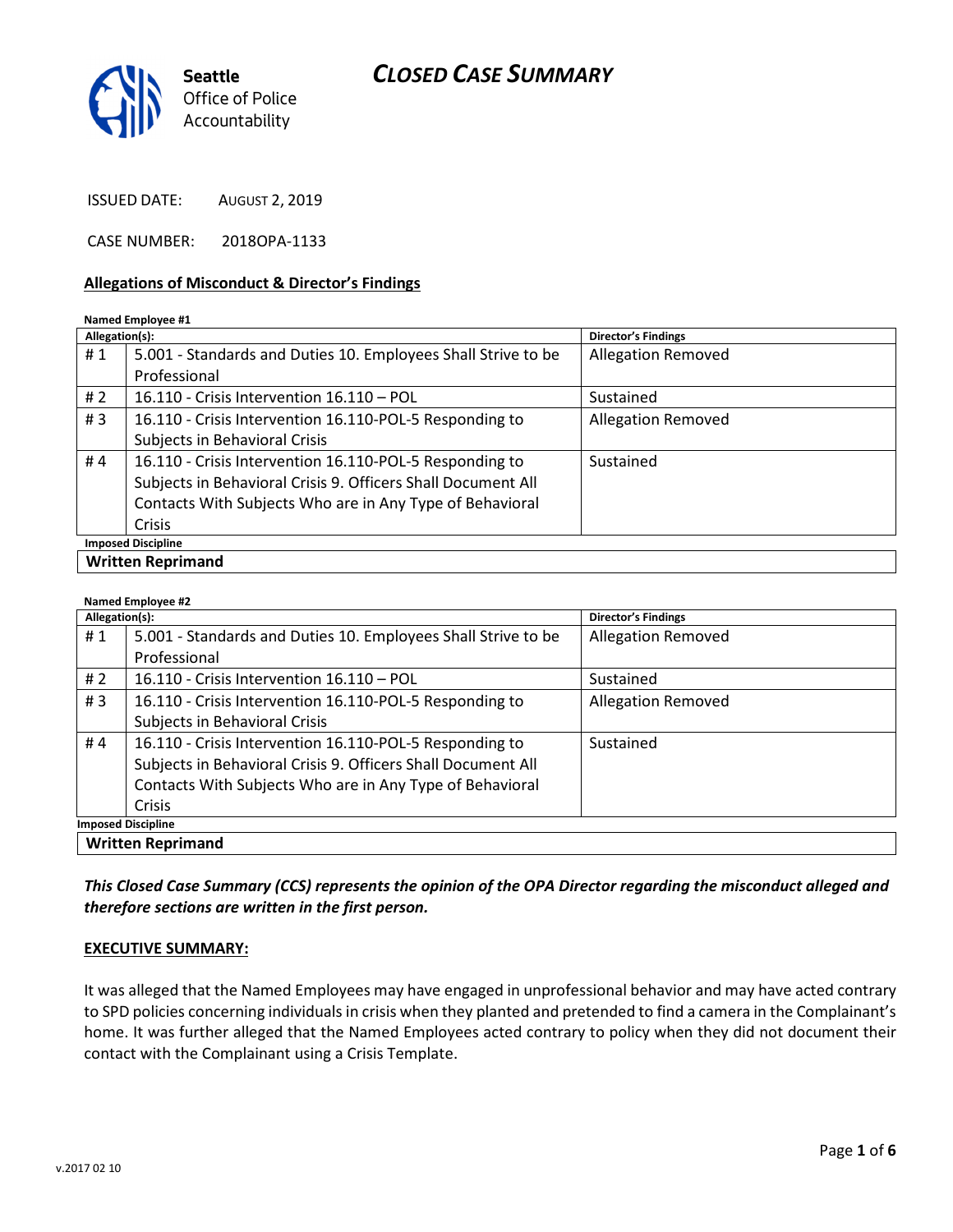Seattle Office of Police Accountability

# CLOSE CASE SUMMARY

OPA CASE NUMBER: 2018OPA-1133

### ADMINISTRATIVE NOTE:

OPA initially recommended that the following three allegations in this case be Sustained: professionalism; the appropriate response to a subject in behavior crisis; and the documentation of a contact with a subject in crisis. After the discipline meeting, the chain of command concurred with all three recommended findings and this case was transmitted to the Chief of Police for her review. Prior to the Chief making the final decision on findings and discipline, the officers took part in a due process meeting in which they, along with their Guild representative, made a presentation to the Chief. Based on that presentation, which OPA also observed, OPA now deems it appropriate to reverse its finding that the Named Employees violated the Department's professionalism policy. OPA does so because it found the Named Employees' presentation to be genuine and I am convinced that, while they made an error in judgment, the Named Employees did not do so with malicious intent. As such, OPA amends its prior DCM to remove the professionalism allegation against the Named Employees. OPA maintains the other recommended Sustained findings and believes that the conduct at issue is fully subsumed within those allegations.

### SUMMARY OF INVESTIGATION:

The Complainant initiated this complaint with OPA in which she alleged that the Named Employees planted cameras in her kitchen. The Complainant asserted that, when the officers did so, they were unprofessional and deceptive.

OPA's investigation indicated that the Named Employees went to the Complainant's residence in response to a theft call. The notes for the call stated that the Complainant's neighbor stole rocks from her backyard, as well as that he was using a device to control her. The call further contained a crisis caution for the Complainant.

During its intake investigation, OPA reviewed the Named Employees' Body Worn Video (BWV) and determined that they did, in fact, hide an In-Car Video (ICV) wireless microphone in the Complainant's kitchen and then "discovered" the microphone while in the Complainant's presence. The BWV indicated that the Named Employee #2 (NE#2) initially raised the hiding of the microphone. In response, Named Employee #1 (NE#1) stated: "Let's do it. That's dirty." NE#2 then hid the microphone and feigned finding it in the Complainant's presence. The officers then told her that they would take the microphone into evidence and began to leave the home. While leaving, the officers told the Complainant that, since they had located the "camera," it solved the Complainant's outstanding complaints. The officers' ICV captured them laughing about the situation while leaving. The officers did not document their response to this incident and did not create a Crisis Template.

OPA determined that, the following day, the Complainant called 911 and again asked for service. During that call, she stated that officers had found a surveillance device in her home the prior evening and she requested that officers come back to check for more. SPD personnel, including an officer assigned to the Crisis Response Unit (CRU), responded to the Complainant's home and were invited inside. The CRU officer documented the response in a report. He wrote that he believed it "very likely that [the Complainant] misunderstood the officers from the day prior and that they had not in fact found a device of any sort." The CRU officer further wrote the following: "I questioned the validity of Officers finding a device to which [the Complainant] disputed and I informed her that I would check with those Officers." Lastly, the CRU officer memorialized that: "As a means of setting boundaries with [the Complainant], I informed her that the Police do not offer any service to sweep for surveillance devices." He reported that, after he stated that to the Complainant, she told him that she did not require any additional assistance from officers. The CRU officer completed a Crisis Template documenting his contact with the Complainant.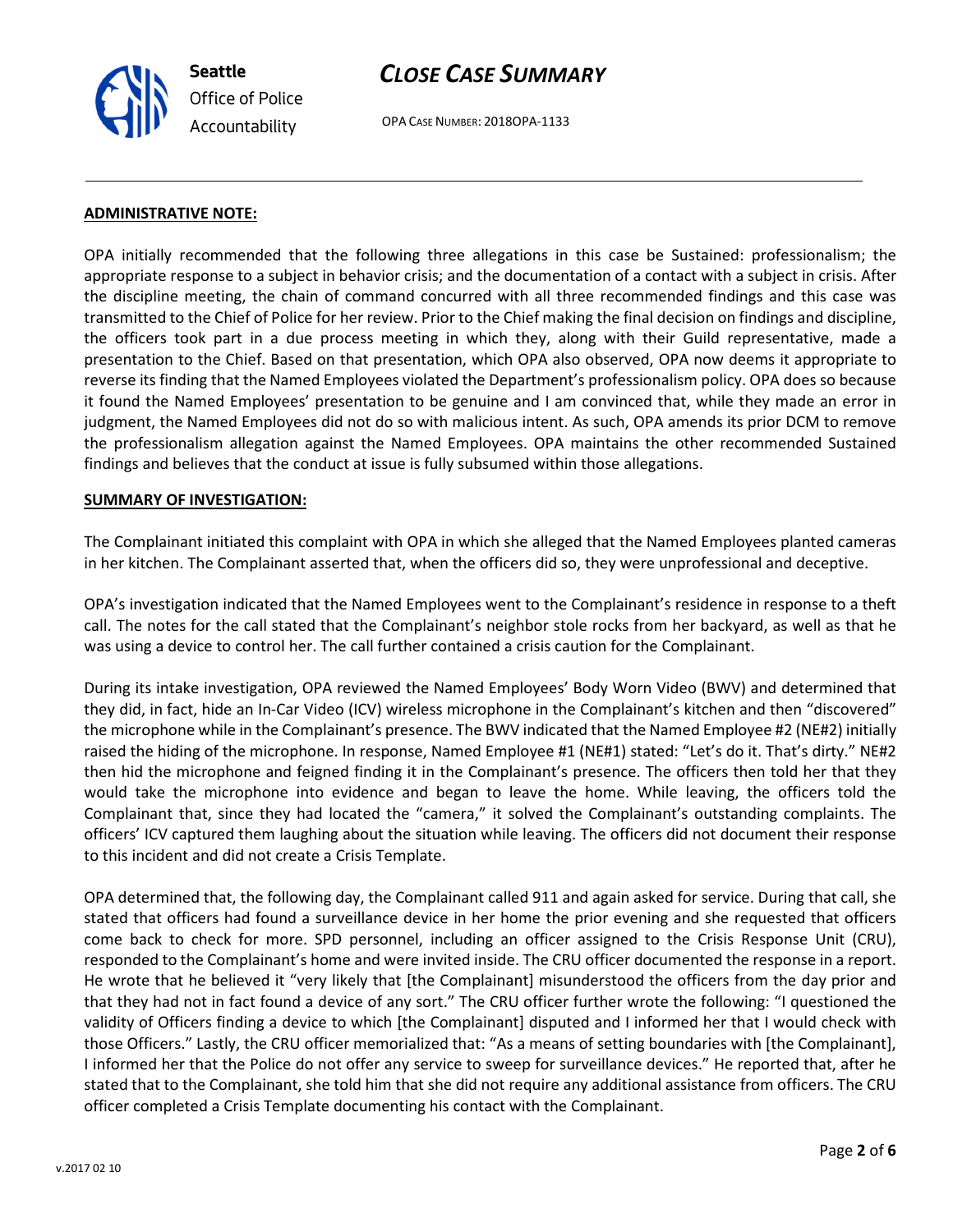v.2017 02 10

# CLOSE CASE SUMMARY

OPA CASE NUMBER: 2018OPA-1133

As part of its investigation, OPA interviewed the Complainant. The Complainant told OPA that one of the officers kept her occupied in another room while the other planted the camera in her kitchen. She stated that she entered the kitchen and she observed an officer holding the camera, which he claimed to have just found. The Complainant said that the officer refused to show her the camera and asked to hug her. She believed that the officer asked her to give him a hug in order to conceal the act of hiding the camera.

OPA further interviewed both Named Employees. The relevant parts of their testimony are discussed below.

### ANALYSIS AND CONCLUSIONS:

Seattle

Office of Police Accountability

### Named Employee #1 - Allegations #1 5.001 - Standards and Duties 10. Employees Shall Strive to be Professional

OPA previously recommended that this allegation be Sustained as against both Named Employees. In reaching this finding, OPA provided the following reasoning:

> Based on OPA's review of the record, I find that the Named Employees' conduct during this incident was unprofessional. While both of the Named Employees asserted that their conduct was not meant to be a "joke" and that they acted in good faith, NE#1's statement that hiding the camera would be "dirty" provides some evidence to the contrary. While that term could mean that it was a creative and outside the box idea as NE#1 contended, it also holds more negative connotations, such as engaging in behavior that is mean, unfair, or unscrupulous. Certainly, this terminology coupled with the officers laughing in the aftermath of the incident, as captured by both BWV and ICV, provides a plausible basis to find that they intentionally hid the camera to play a joke on the Complainant. As such, I find that it could be perceived by the general public as demeaning to the Complainant and, as such, the conduct undermined trust in the Named Employees, other officers, and the Department as a whole.

> Moreover, I find that the Named Employees' conduct and their hiding of the camera was not an appropriate decision when dealing with an individual in crisis. Indeed, it resulted in escalating the Complainant's crisis and paranoia. Notably, the CRU officer that responded to the Complainant's home the day after the incident was virtually positive that no officer would search for a surveillance camera in the Complainant's home given her crisis caution and went so far as to try to convince the Complainant that this did not occur and explain to her that SPD officers did not engage in such conduct. The Named Employees should have known this – especially NE#1, who told OPA that he had previous experience with the Complainant and knew that she experienced ongoing crisis.

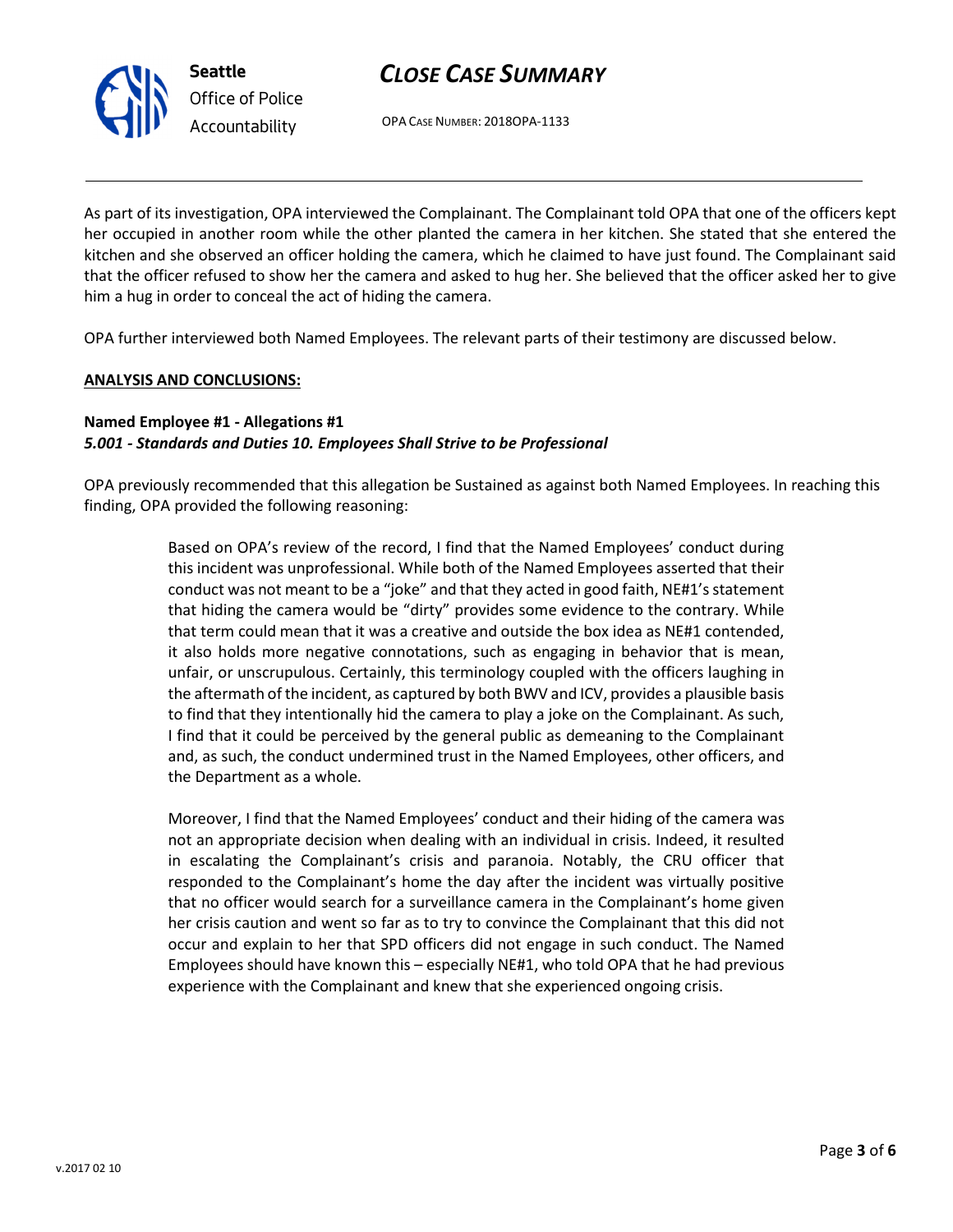# CLOSE CASE SUMMARY

OPA CASE NUMBER: 2018OPA-1133

As discussed above, due to the Named Employees' presentations at the due process meeting, OPA concludes that their conduct is better captured by SPD Policies 16.110 and 16.110-POL-5(9). Moreover, OPA believes that the Named Employees did not act with malicious intent during this incident, even if they engaged in poor decisionmaking. For this reason, a finding that they violated the Department's professionalism policy is not warranted. Accordingly, I amend the DCM to remove this allegation.

Recommended Finding: Allegation Removed

## Named Employee #1 - Allegation #2 16.110 - Crisis Intervention 16.110 – POL

SPD Policy 16.110 provides general guidance concerning crisis intervention. Specifically, this policy provides that: "Persons suffering crises will be treated with dignity." (SPD Policy 16.110.) The policy further instructs that: "The ideal resolution for a crisis incident is that the subject is connected with resources that can provide long-term stabilizing support." (Id.) The policy also states: "When officers need to engage with a subject in behavioral crisis, the Department's expectation is that they will attempt to de-escalate the situation, when feasible and reasonable. The purpose of de-escalation is to provide the opportunity to refer the subject to the appropriate services." (Id.)

In evaluating the evidence in this case, including the BWV and the officers' statements, I find that they did not appropriately respond to the Complainant, who was clearly suffering from crisis at the time. When they used a "ruse" to convince her that a camera had been found in her kitchen, I find that the Named Employees did not treat the Complainant with the dignity contemplated by this policy. This is the case even if I believe that the Named Employees acted with good but misplaced intentions. The officers did not comply with the fundamental direction of the policy – to connect her with resources and/or to refer her to the appropriate services. Instead, their approach and decision-making caused her crisis and paranoia to escalate. Again, this violated Department policy even if the Named Employees acted in good faith. Lastly, as discussed above in the context of Allegation #1, I find it persuasive that the CRU officer who responded to the Complainant's residence the following day found the concept of officers searching for cameras in the Complainant's residence to be so unbelievable that he tried to convince her that it did not actually occur.

For the above reasons, as I find that the Named Employees' conduct during this incident was outside of what is expected and appropriate when dealing with and individual in crisis, I recommend that this allegation be Sustained as against both of them.

Recommended Finding: Sustained

# Named Employee #1 - Allegation #3 16.110 - Crisis Intervention 16.110-POL-5 Responding to Subjects in Behavioral Crisis

SPD Policy 16.110-POL-5 provides for how officers are expected to respond to subjects who are in behavioral crisis. SPD Policy 16.110-POL-5(1) specifically instructs that: "Persons suffering crises will be treated with dignity."

As discussed above in the context of Allegation #2, I find that the Named Employees acted contrary to SPD Policy 16.110 in that they did not appropriately respond to a subject in behavioral crisis. I find that SPD Policy 16.110-POL-5



Seattle Office of Police Accountability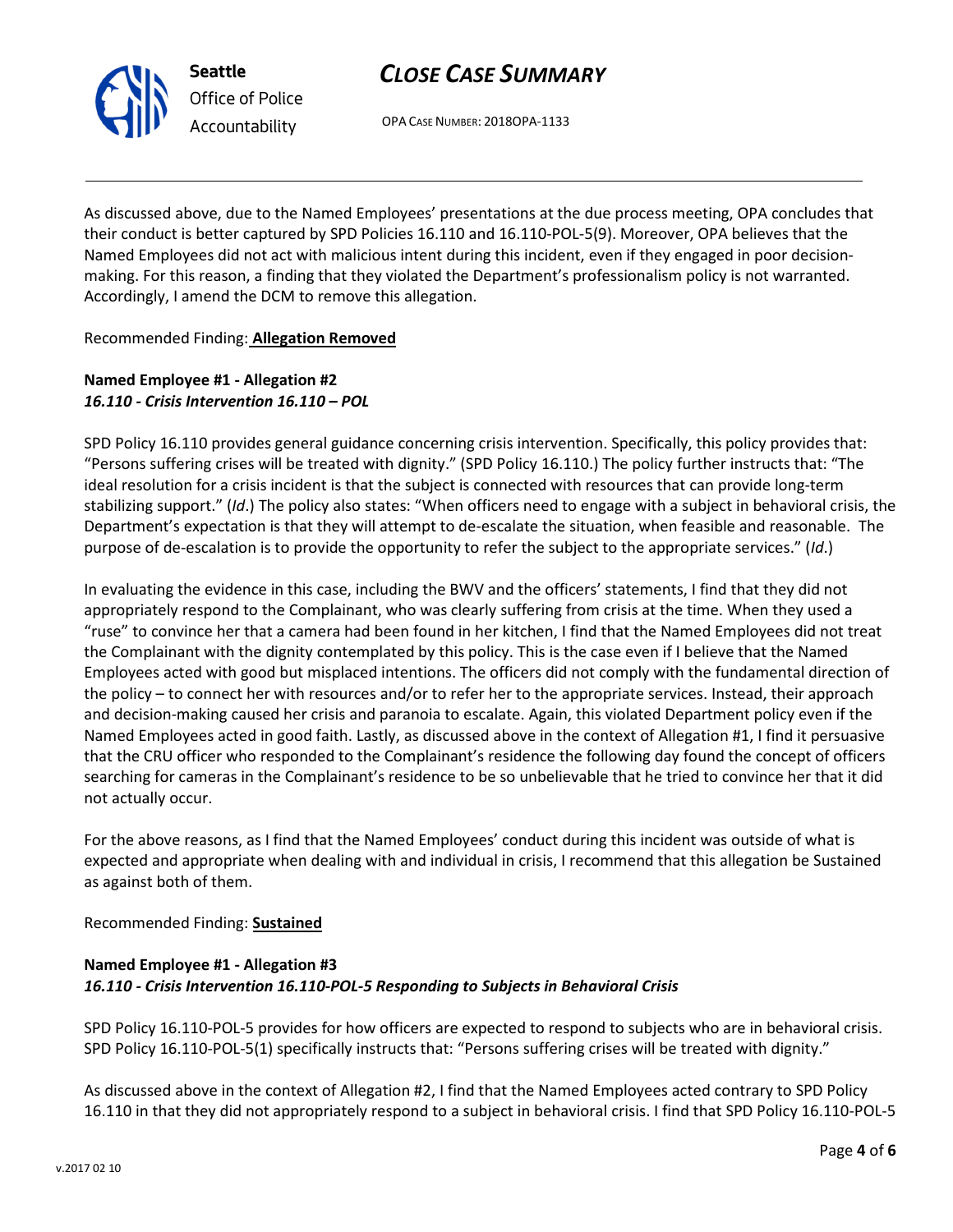

Seattle Office of Police Accountability

# CLOSE CASE SUMMARY

OPA CASE NUMBER: 2018OPA-1133

is duplicative of this policy and, as such, believe that a separate finding on this allegation is unnecessary. For these reasons, I recommend that this allegation be removed as against both Named Employees.

## Recommended Finding: Allegation Removed

## Named Employee #1 - Allegations #4

# 16.110 - Crisis Intervention 16.110-POL-5 Responding to Subjects in Behavioral Crisis 9. Officers Shall Document All Contacts With Subjects Who are in Any Type of Behavioral Crisis

SPD Policy 16.110-POL-5(9) states that officers shall document all contacts with subjects who are in any type of behavioral crisis.

It is undisputed that the Named Employees failed to document this incident using a Crisis Template. It is further undisputed that the officers believed that the Complainant was in crisis when they responded to her residence. Indeed, the officers stated that they used the "ruse" in this case in order to reduce her crisis and paranoia. As such, a Crisis Template was required.

NE#1 told OPA that he believed that the Complainant's behavior during the incident was her "baseline" and stated that he had responded to calls involving her previously. However, at his OPA interview, he recognized that he should have documented this contact using a Crisis Template. NE#2 stated that he did not believe that he needed to write a Crisis Template because he believed that his "ruse" removed the Complainant from experiencing crisis. However, he, like NE#1, recognized that he should have properly documented this incident.

I find that, under the circumstances of this case, the officers' failure to document the conduct in a Crisis Template violated policy and warrants a Sustained finding. I reach this conclusion for three main reasons. First, this was not a transitory interaction with the Complainant or a simple social contact, the officers conducted an investigation, entered her home, searched her home, and engaged in a ruse in order to lessen her crisis that included planting and "finding" a microphone. As such, their law enforcement action and interaction with the Complainant should have been documented. Second, while perhaps not recognized by the officers at the time, the decision to use a "ruse" on an individual in crisis was high-risk and, indeed, did not work and increased the Complainant's paranoia. This possible consequence of the "ruse" was another reason why it should have been documented. Third, and last, not only did the officers fail to generate a Crisis Template, they did not document their law enforcement activity in any other report. Arguably, given that they engaged in a primary investigation, they should have competed a General Offense Report at a minimum.

Ultimately, as I find that the failure to complete a Crisis Template violated policy and as I find that this failure was particularly significant in this case, I recommend that this allegation be Sustained as against both Named Employees.

### Recommended Finding: Sustained